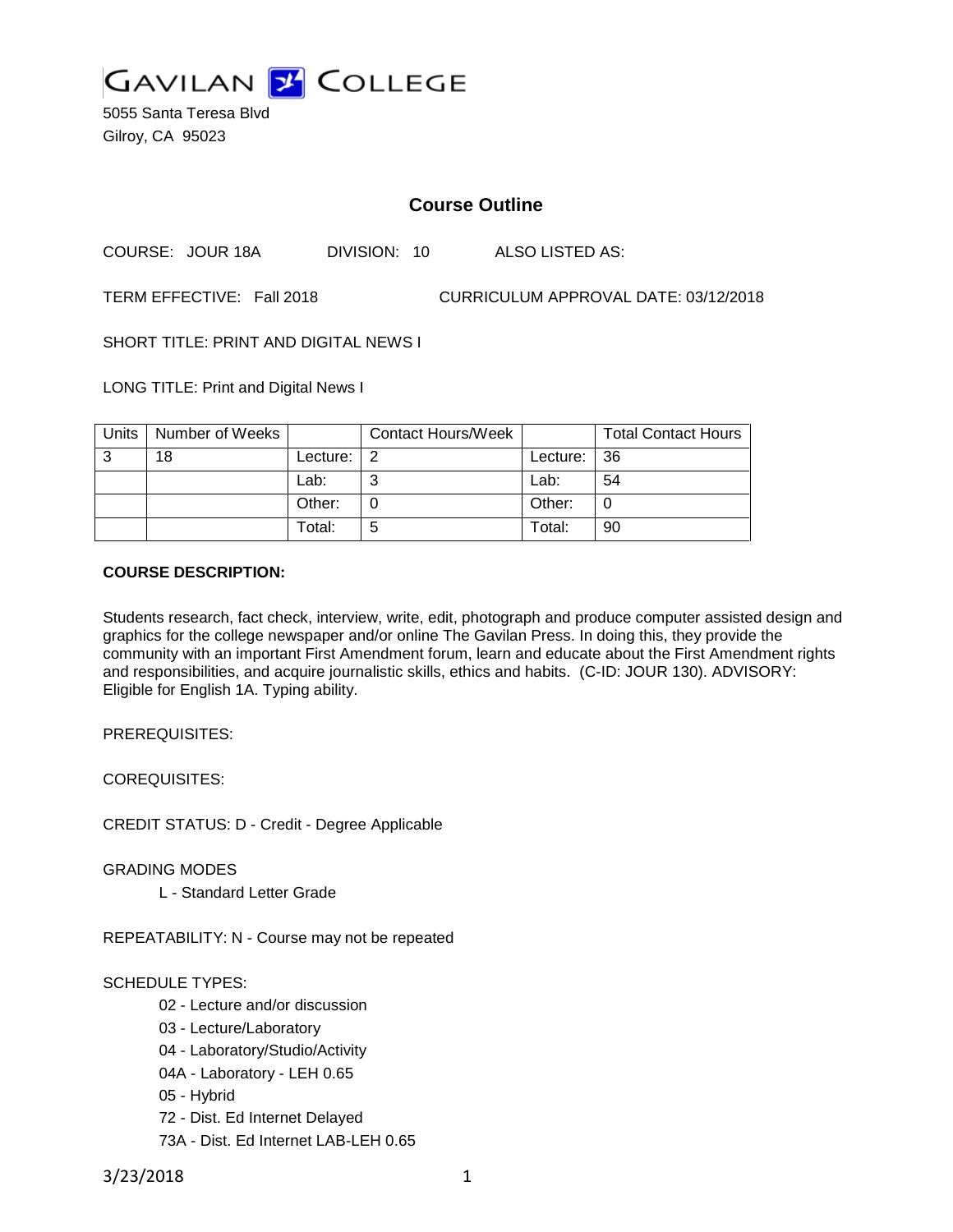## **STUDENT LEARNING OUTCOMES:**

1. Students plan, research, formulate, fact check, compose and edit news stories, restating facts, describing people and conditions, and reporting and explaining current events.

Measure of assessment: written assessment

Year assessed, or planned year of assessment: 2013

2. Students define and apply standard journalistic practices, learn and apply AP Style, practice constitutionally guaranteed freedom of the press while avoiding libel, employ best ethical practices, and differentiate between standard and substandard ethics.

Measure of assessment: written assessment

Year assessed, or planned year of assessment: 2013

3. Students work with each other to appraise and revise one another's stories, analyze the newspaper by appraising its content, layout and design, and define, relate and compare their own best practices.

Measure of assessment: written assessment

Year assessed, or planned year of assessment: 2013

4. Students debate, criticize, question and interpret current events, campus organizations and people, and select interesting stories to report, demonstrating an understanding of news values.

Measure of assessment: written assessment

Year assessed, or planned year of assessment: 2013

#### **CONTENT, STUDENT PERFORMANCE OBJECTIVES, OUT-OF-CLASS ASSIGNMENTS**

Curriculum Approval Date: 03/12/2018

Note: During lab hours, students will write; report; photograph; create cartoons; revise; proofread; sell advertisements; layout; design; conduct

coaching sessions; hold editorial board meetings; facilitate discussions about content, layout and ethics; offer training sessions; recruit new staffers; prepare presentations for editorial races;

consider editorial candidates; maintain the newsroom; organize lab materials; communicate with printer; distribute the newspaper; update Newspaper archives; pursue payment for advertisements; solicit

reader response respond to readers inquiries; meet with readers; attend retreats and communication workshops; organize fundraisers; participate in college club meetings; and brainstorm ideas for

improving the newspaper product and/or process as needed.

TOPIC: 2 Lec, 3 Lab

Team Building, Recruitment & Training Content: Introduction to role & responsibility of newspaper. Assign classmate

system for orientation period.

Out-of-class assignments: Read & respond to project description. Define journalistic ethics & libel & begin to interpret constitutionally guaranteed freedom of speech

in the context of Gavilan College; work with classmate.

Student Performance Objectives: Establish newsroom environment for effective cognition, social interaction & communication. Begin identifying,

appraising & questioning roles & responsibility of the newspaper.

TOPIC: 2 Lec, 3 Lab

Team Building, Recruitment & Training Content: Host open house, introduce computer system & deadline requirements. Introduce terms of effective communication.

Out-of-class assignments: Prepare for open house. Meet with classmate (s) to practice working with computer system.

Student Performance

Objectives: Establish newsroom environment for effective cognition, social interaction & communication. Operate computers.

TOPIC: 2 Lec, 3 Lab

Production of First Issue Content: Compose first issue

3/23/2018 2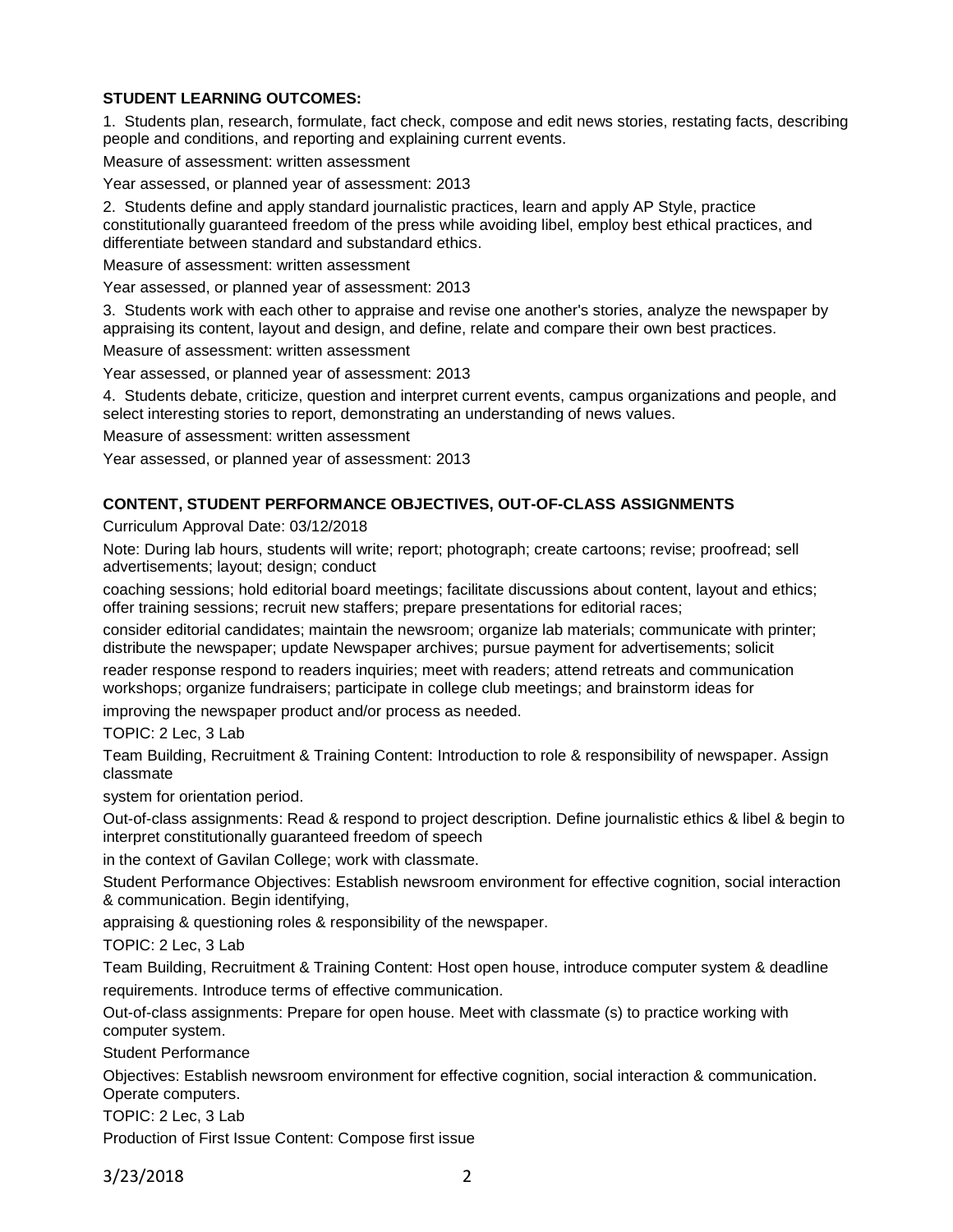of newspaper by employing computers & appropriate application of roles & responsibilities of the newspaper.

Out-of-class assignments: Compose story for first issue & assist in overall newspaper production.

Student Performance Objectives: Successfully meet deadlines, operate computers employ appropriate use of production strategies & relate to other team members.

TOPIC: 2 Lec, 3

Lab

Intensify Training, Elect Editors & Assign Production Duties

Content: Host presentations for editorial candidates, select production role & offer intensive training to practice role & meet with

communication specialist.

Out-of-class assignments: Attend Newspaper retreat. Select production duty.

Student Performance Objectives: Establish newsroom environment for effective cognition, social

interaction, communication & newspaper production.

TOPIC: 2 Lec, 3 Lab

Production of Second Issue Content: Compose second issue by employing computers & appropriate application of roles &

responsibilities of the newspaper.

Out-of-class assignments: Compose story for second issues & assist in overall newspaper production.

Student Performance Objectives: Successfully meet deadlines,

operate computers, employ appropriate use of production strategies & relate to other team members. TOPIC: 2 Lec, 3

Lab Reflect on Second Issue & Assign for Next Issue Content: Reflect on second

issue. Select assignment for next issue.

Out-of-class assignments: Begin composing story for next issue & assist others in meeting their production goals.

Student Performance Objectives:

Successfully employ appropriate use of reporting & production strategies & relate to other team members.

TOPIC: 2 Lec, 3 Lab

Production of Third Issue Content: Compose third issue by employing

computers & appropriate application of roles & responsibilities of the newspaper.

Out-of-class assignments: Finish story for third issue & assist in overall newspaper production. **Student** 

Performance Objectives: Successfully meet deadlines, operate computers, employ appropriate use of production strategies & relate to other team members.

TOPIC: 2 Lec, 3

Lab Reflect on Third Issue &

Assign for Next Issue Content: Reflect on third issue. Select assignment for next issue.

Out-of-class assignments: Begin composing story for next issue & assist others in meeting their production goals.

Student Performance Objectives: Successfully employ appropriate use of reporting & production strategies & relate to other team members.

TOPIC: 2 Lec, 3 Lab

Production of Fourth Issue

Content: Compose fourth issue by employing computers & appropriate application of roles & responsibilities of the newspaper.

Out-of-class assignments: Finish story for fourth issue & assist in overall newspaper production.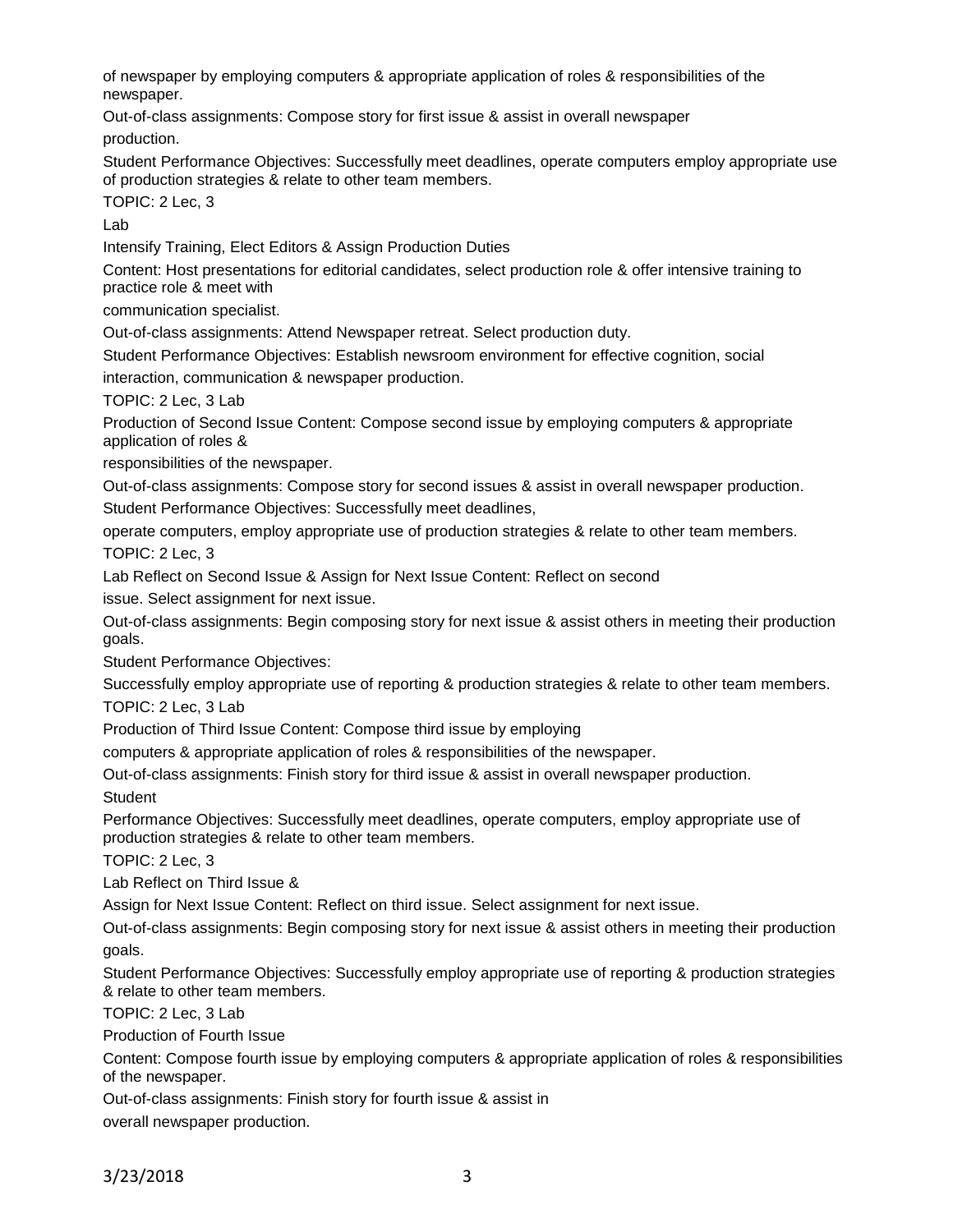Student Performance Objectives: Successfully meet deadlines, operate computers, employ appropriate use of production strategies & relate to other team members.

TOPIC:

2 Lec, 3 Lab

Reflect on Fourth Issue & Assign for Next Issue Content: Reflect on fourth issue. Select assignment for next issue.

Out-of-class assignments: Begin composing story for next issue &

assist others in meeting their production goals.

Student Performance Objectives: Successfully employ appropriate use of

reporting & production strategies & relate to other team members.

TOPIC: 2

Lec, 3 Lab

Production of Fifth Issue Content: Compose fifth issue by employing computers & appropriate application of roles & responsibilities of the newspaper.

Out-of-class assignments: Finish

story for fifth issue & assist in overall newspaper production.

Student Performance Objectives: Successfully meet deadlines, operate computers, employ appropriate use of production strategies &

relate to other team members.

TOPIC: 2 Lec, 3 Lab

Reflect on Fifth Issue & Assign for Next Issue Content: Reflect on fifth issue. Select assignment for next issue.

Out-of-class assignments: Begin

composing story for next issue & assist others in meeting their production goals.

Student Performance Objectives: Successfully employ appropriate use of reporting & production strategies & relate to

other team members.

TOPIC: 2 Lec, 3 Lab Production of Sixth Issue & Assign for Next Issue Content: Compose sixth issue by employing computers & appropriate application of roles & responsibilities of

the newspaper.

Out-of-class assignments: Finish story for sixth issue & assist in overall newspaper production.

Student Performance Objectives: Successfully meet deadlines, operate computers,

employ appropriate use of production strategies & relate to other team members.

TOPIC: 2 Lec, 3 Lab

Reflect on Sixth Issue & Assign for Final Issue Content: Reflect on sixth issue. Select

assignment for next issue.

Out-of-class assignments: Begin composing story for next issue & assist others in meeting their production goals.

Student Performance Objectives: Successfully employ

appropriate use of reporting & production strategies & relate to other team members.

TOPIC: 2 Lec, 3 Lab

Production of Seventh Issue Content: Compose seventh issue by employing computers &

appropriate application of roles & responsibilities of the newspaper.

Out-of-class assignments: Finish story for seventh issue & assist in overall newspaper production.

Student Performance

Objectives: Successfully meet deadlines, operate computers, employ appropriate use of production strategies & relate to other team members.

TOPIC: 2 Lec, 3 Lab

Reflect on Seventh Issue & Assign

Portfolio Assignment Content: Reflect on seventh issue. Relate requirements for portfolio presentations.

3/23/2018 4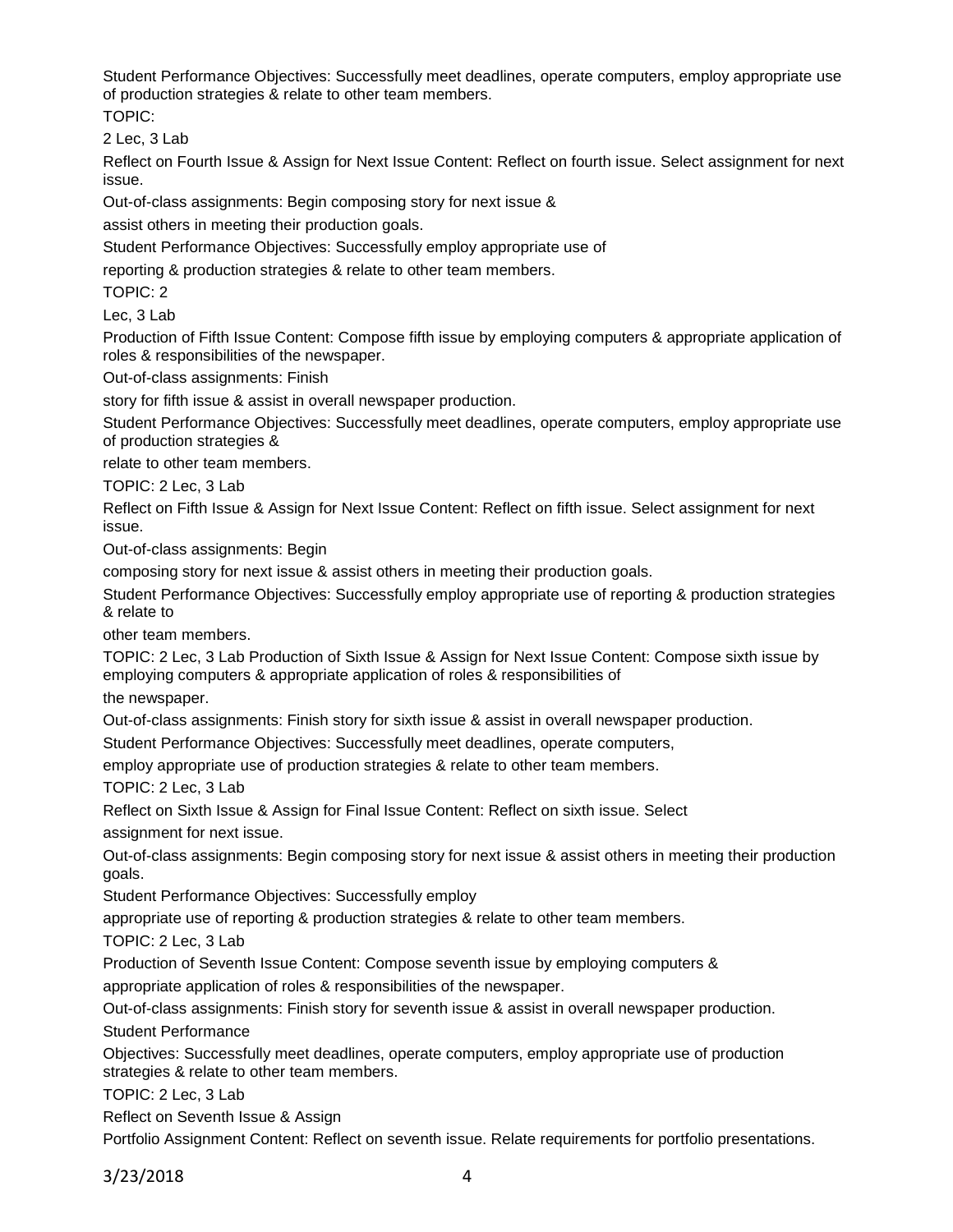Out-of-class assignments: Begin preparing for portfolio presentations.

Student Performance

Objectives: Successfully employ appropriate use of reporting & production strategies & relate to other team members.

TOPIC: 2 Lec, 3 Lab

Recruitment & Planning for Next Semester & Preparation for

Portfolio Presentations Content: Reflect on semester & envision shape of newspaper & newspaper production for next semester.

Out-of-class assignments: Prepare for portfolio presentations. Recruit

new team members for next semester.

Student Performance Objectives: Define, assess & analyze semester's worth of newspaper & newspaper production.

TOPIC: 2 hours Final Exam

Content: Conduct

presentations based on portfolios.

Out-of-class: Not applicable.

### **METHODS OF INSTRUCTION:**

Exercises, field work, coached one-on-one writing and planning, role plays, critique sessions.

### **OUT OF CLASS ASSIGNMENTS:**

Required Outside Hours: 3

Assignment Description:

Students will attend a production meeting of a local, regional or national news publication to learn professional standards, teamwork and structure.

### **METHODS OF EVALUATION:**

Writing assignments Percent of total grade: 20.00 % 20% - 30% Written homework; Term papers Problem-solving assignments Percent of total grade: 20.00 % 20% - 30% Field work Skill demonstrations Percent of total grade: 20.00 % 20% - 30% Class performance; Field work Objective examinations Percent of total grade: 20.00 %

### **REPRESENTATIVE TEXTBOOKS:**

Required Representative Textbooks

Brooks, Kennedy, Moen, Ranly. The Missouri Group, News Reporting and Writing. Boston, New York: Bedford/St Martin,2017.

Textbook changed: Written by professors with the School of Journalism of Missouri-Columbia, a leader in journalism education, the text offers fundamentals for concise writing in print, broadcast and online media and examples from journalists working various beats in the field.

ISBN: 978-1-319-03481-8

Reading Level of Text, Grade: 13 Verified by: Jan Janes

Required Other Texts and Materials